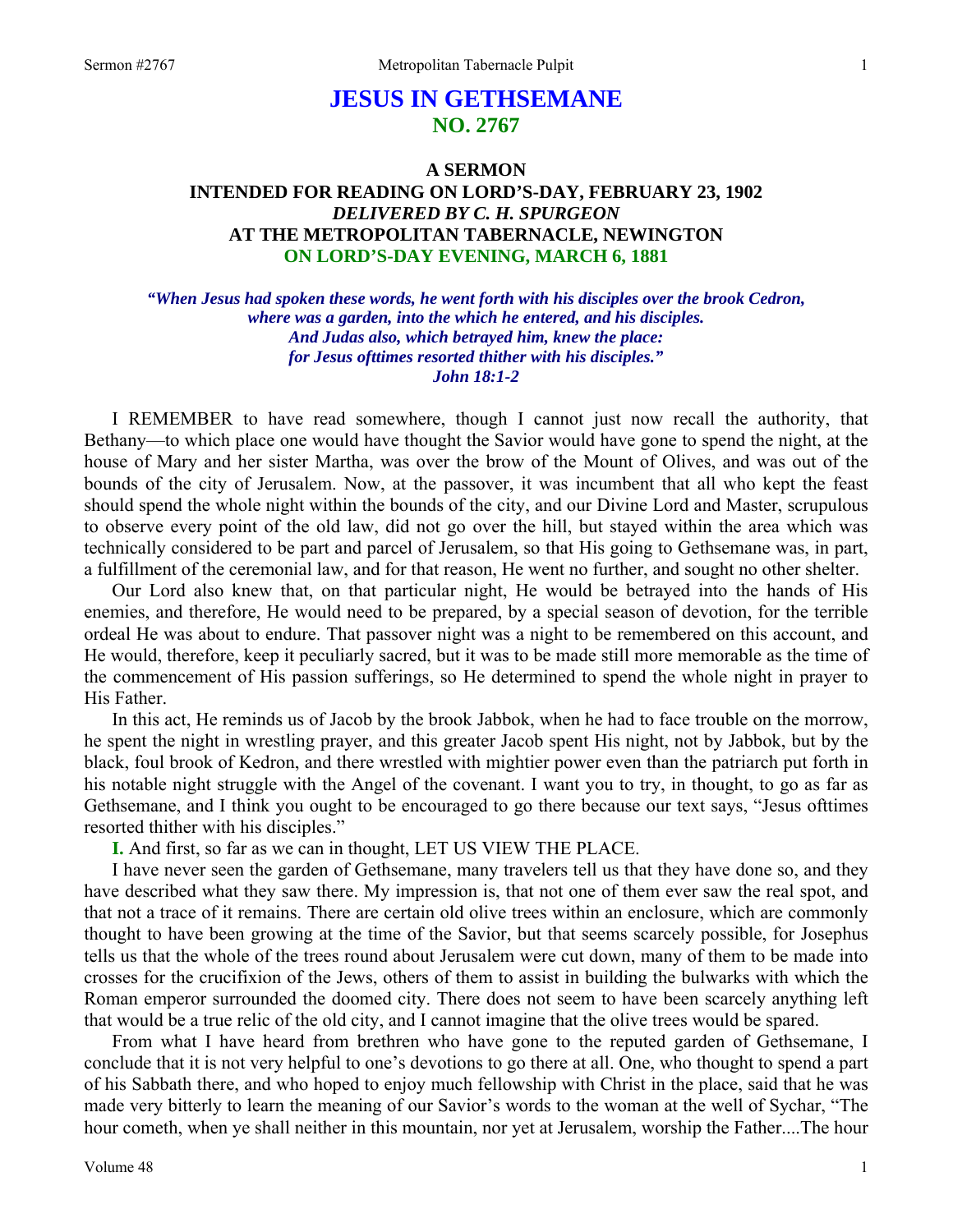cometh, and now is, when the true worshippers shall worship the Father in spirit and in truth: for the Father seeketh such to worship him."

I do not want to find out exactly where Gethsemane was, it is enough for me to know that it was at the side of Mount Olivet, and that *it was a very retired spot*. My conception of it is the result of having, for many winters, resided in a little town in the South of France where olive trees grow to perfection, and where, on the side of the hills, I have often sat me down in olive groves, and I have said to myself, "Gethsemane was a place just like this." I am sure it was so, because one olive garden, on the side of a hill, must necessarily be very like another. The hills are lined out in terrace above terrace, each one seldom above eight, ten, or twelve feet wide, then you rise, say, five, six, seven, or eight feet, and there is another terrace, and so on right up the hill, and on these terraces the olive trees grow.

One of the charms of an olive garden of that kind is that as soon as you get into it, you may sit down under the lee of the bank at the back of the terrace—perhaps in an angle where you are sheltered from the wind—and you will be completely hidden from all observers. I have had persons sitting within a few yards of me, of whose presence I had no idea. One Sabbath day, when we had been spending a little time in prayer together, I saw what appeared to be an Englishman's tall hat moving away, at a little distance, just above one of the terraces. By and by, I recognized the head that was under the hat as that of a Christian brother whom I knew, and I found that he had been walking up and down there, studying his sermon for the afternoon. He had not noticed us, except that he had heard some sounds that seemed to him like prayer and praise.

Many of you might be in an olive garden, but unless you made some sign of recognition to your friends, they would scarcely know that anybody else was there, and under the thick yet light foliage, with the glints of sunlight shining through, or at night under the kind of ashy, grey color, with the moonlight glimmering through with its silvery beams, I cannot imagine a more delightful place of retreat—a place where one would feel surer of being quite alone, even though somebody might be near you—a place where you might feel free to express your thoughts and your prayers, because at any rate, to your own consciousness, you would seem to be entirely alone.

I cannot help thinking that our Savior also loved to get among the olive trees, *because of the very congenial form of the olive*. It twists and winds and turns about as though it were in an agony. It has to draw up oil out of the flinty rock, and it seems to do so with labor and travail, the very shape of many olive trees seems to suggest that thought. So, an olive garden is a place of painful pleasure and of fruitful toil, where the oil is rich and fat, but where much effort has to be expended in the extract on of it out of the hard soil on which the olive stands.

I believe that others have felt about this matter as I have felt, namely, that there is no tree which seems more suggestive of a fellow-feeling with the sufferer than an olive—no shade that is more sweetly pensive, more suitable to the season of sorrow, and the hour of devout meditation. I marvel not, therefore, that Jesus sought the garden of Gethsemane that He might be quite alone—that He might pour out His soul before God, and yet might have some companions within call without being disturbed by their immediate presence.

One reason for His going to that particular garden was, because He had gone there so often that *He loved to be in the old familiar place.* Do you not feel something of that in your own special place of prayer? I do not like reading out of other people's Bibles so well as out of my own. I do not know how it is, but I like my own study Bible best of all, and if I must have a smaller one, I prefer one that has the words on the same page as in my Bible, so that I may easily find them, and I do not know whether you feel the same, but I can usually pray best in one place.

There are certain spots where I delight to be when I draw near to God, there is some association, connected with them, of former interviews with my Heavenly Father, that makes the old arm-chair to be the very best place at which one can kneel. So, I think, the Savior loved Gethsemane, because He had oftentimes resorted thither with His disciple's, and therefore He makes that the sacred spot where His last agony of prayer shall be poured out before His Father.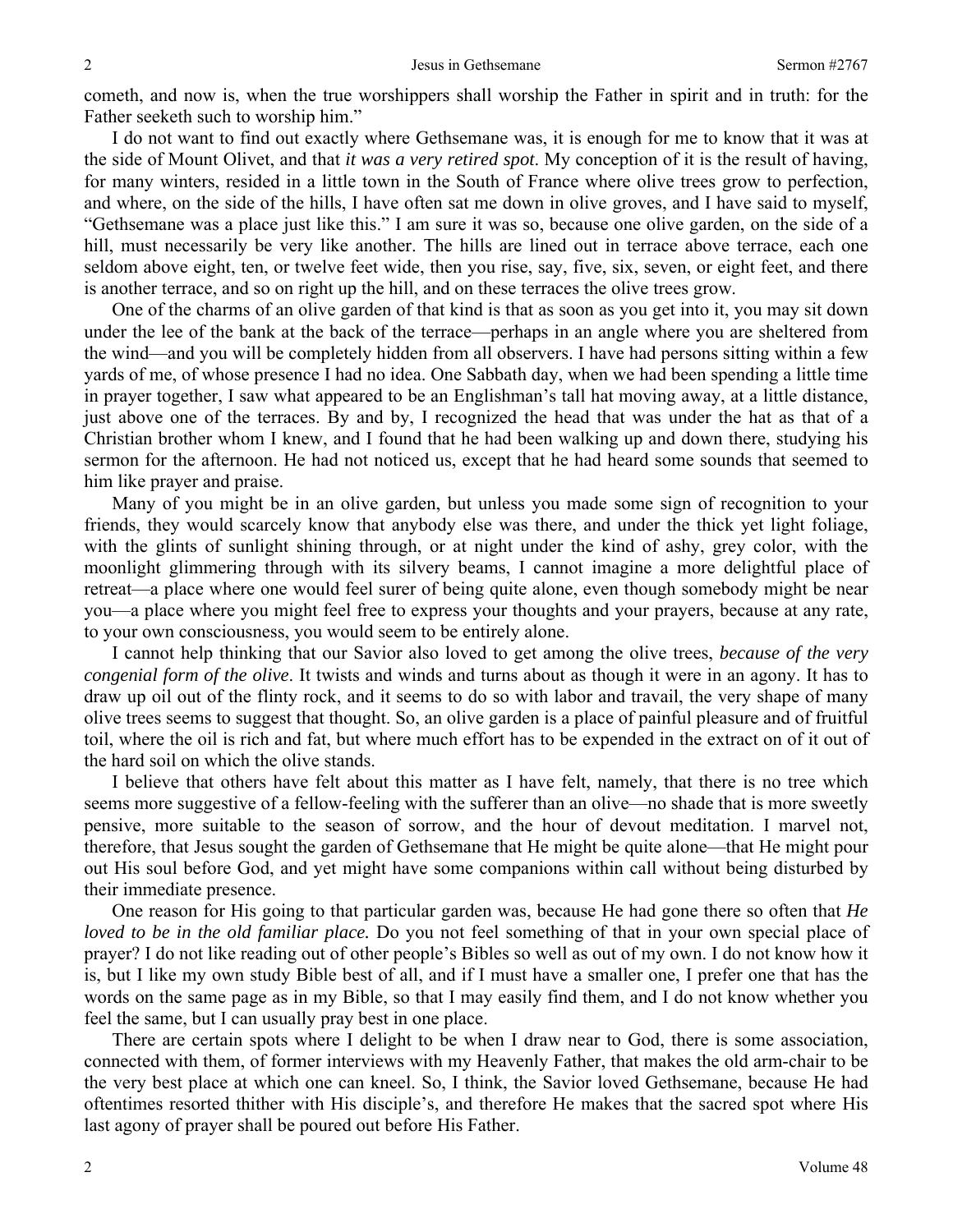**II.** That, however, is only the introduction to the main matter of our meditations, so, now, LET US VIEW THE SAVIOR IN GETHSEMANE, THAT WE MAY IMITATE HIM.

And first, our blessed Lord is to be imitated by us in that *He frequently sought and enjoyed retirement.* His was a very busy life, He had much more to do than you and I have, yet He found abundant time for private prayer. He was much holier than any of us are, yet he realized His need of private prayer and meditation. He was much wiser than we shall ever be, yet He felt the necessity for retiring into solitude for communion with His Father. He had much power over Himself, He could control and compose Himself far more readily than we can, yet amid the distractions of the world, He felt that He must frequently get away alone.

It would be well for us if we were more often alone, we are so busy—so taken up with this or that committee meeting, working-class, Sunday school, preaching, talking, visiting, gossiping—all sorts of things, good, bad, or indifferent—that we have no leisure for the due cultivation of our spiritual life. We rush from pillar to post, without proper time for rest, but brothers and sisters, if we want to be strong, if we mean to be like Jesus our Lord and Savior, we must have our Gethsemane, our place for secret retirement, where we can get alone with our God.

I think it was Luther who said, "I have a hard day's work before me today, it will take me many hours, and there will be a stern struggle, so I must have at least three hours' prayer, that I may gain the necessary strength for my task." Ah! we do not act in that wise fashion nowadays, we feel as if we cannot spare the time for private prayer, but had we more communion with God, we should have more influence with men.

But our blessed Master is especially to be imitated in that *He sought retirement when He was about to enter upon the great struggle of His life.* Just then, when Judas was about to give the traitor's kiss when scribes and Pharisees were about to hound him to the cross—it was then that He felt that He must get away to Gethsemane, and be alone in prayer with his Father.

What did you do, my dear brother, when you apprehended trial? Why, you sought out a sympathizing friend. I shall not blame you for desiring the consolations of true friendship, but I shall not commend you if you put them into the place of communion with God. Are you, even now, dreading some approaching calamity? What are you doing to meet it? I will not suggest that you should neglect certain precautions, but I would admonish you that the first and best precaution is to get away to your God in prayer.

As the feeble conies find their shelter in the solid rock, and as the doves fly away to their home in the dovecot, so should Christians, when they expect trouble, fly straight away to their God upon the wings of fear and faith. Your great strength does not lie in your hair, else might you feel as proud as Samson was in the days of his victories, your great strength lies in your God. Wherefore, hie away to Him with all speed, and ask from Him help in this your hour of need.

Some of you pray when you are, as it were, at Calvary, but not at Gethsemane. I mean, you pray when the trouble comes upon you, but not when it is on the road. Yet your Master here teaches you that to conquer at your Calvary, you must commence by wrestling at your Gethsemane.

When as yet it is but the shadow of your coming trial that spreads its black wings over you, cry unto God for help. When you are not emptying the bitter cup—when you are only sipping the first drops of the wormwood and the gall, begin even then to pray, "Not as I will, but as thou wilt, O my Father!" You will thus be the better able to drink of the cup to its very dregs when God shall place it in your hand.

We may also imitate our Lord—as far as it would be in our line, *in His taking his disciples with him*. At any rate, if we do not imitate Him in this respect, we may certainly admire Him, for He took the disciples with Him, I think, for two purposes. First, for their good. Remember, brethren and sisters, that the morrow was to be a day of trial for them as well as for Himself. He was to be taken to trial and condemnation, but they were to be severely tried, in their fidelity to Him, by seeing their Lord and Master put to a shameful death. So He took them with Him that they also might pray—that they might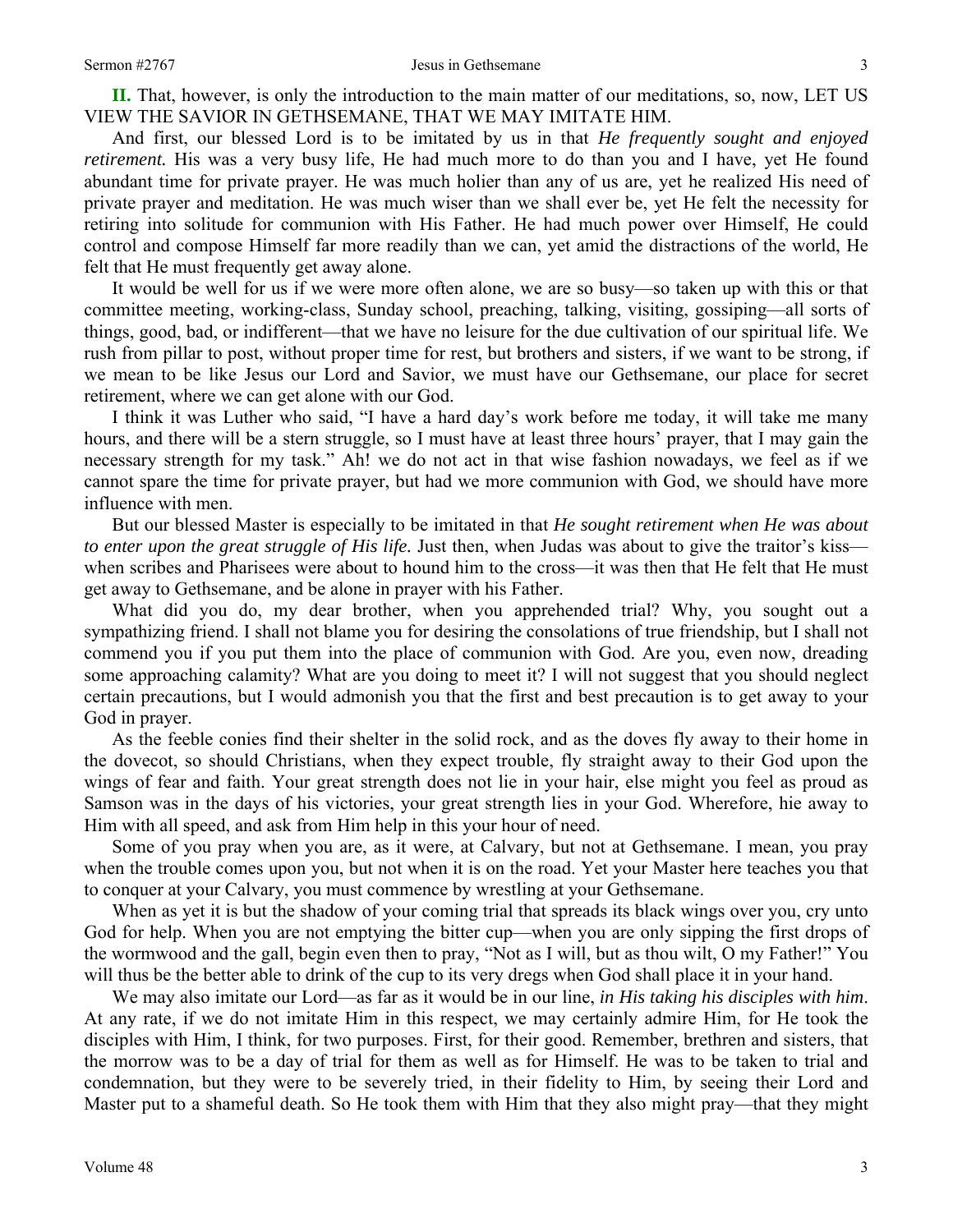learn how to pray by hearing His wondrous prayers—that they might watch and pray, lest they should enter into temptation.

Now, sometimes, in your special hour of trouble, I believe that it will be for the good of others for you to communicate to them the story of your distress, and ask them to join you in prayer concerning it. I have often done this, so I can urge you to do the same. I found it a great blessing, on one dark day of my life, to ask my sons, though they were but lads, to come into my room, and pray with their father in his time of trouble. I know that it was good for them, and their prayers were helpful to me, but I acted as I did in part that they might realize their share in domestic responsibilities, that they might come to know their father's God, and might learn to trust Him in their time of trouble.

But our Savior also took his disciples with Him to Gethsemane that they might assist to comfort Him, and in this respect, He is to be imitated by us because of His wonderful humility. If those disciples had all done their best, what would it have been worth? But what they really did was most discouraging to Christ, instead of being at all helpful to Him. They went to sleep when they should have watched with their Lord, and they did not assist Him with their prayers as they might have done. It is noteworthy that He did not ask them to pray with Him, He bade them watch and pray, lest they should enter into temptation, but He said to them, "What, could ye not watch with me one hour?" He did not say, "What, could ye not *pray* with me one hour?" He knew that they could not do that. What mortal man could pray at such a time as that, when great drops of bloody sweat punctuated every paragraph of His petition? No, they could not pray with Him, but they might have watched with Him, yet that they did not do.

Sometimes, dear friends, when a very great trial comes upon you, it will be well for you to ask some brothers and sisters, who cannot do much, but who can do something, to come and watch with you, and pray with you. If it does not do any good to you, it will be good for them, but it will do good to you also, I feel sure.

Often—I have to confess it—I have got two brethren to kneel with me in prayer, when I have been depressed through this late illness of mine, and their honest, earnest, hearty prayers in my study have often lifted me right up into joy and peace. I believe it has done them good also, I know it has done me good, and I feel sure that you might often be a blessing to others if you did not mind confessing to them when you are depressed and sad at heart. Say, "Come into my room, and watch with me one hour," and you may add to that request this other one, "Come and pray with me," for some of them can pray as well as you can, and even better. So imitate the Savior in endeavoring not only to pray yourself, but to call to your assistance the praying legion of God's elect ones when a great trial is impending.

Still, our Lord's example may mainly be followed in another direction, namely, when we do pray in the presence of a great trouble, *it is well to pray with much importunity*. Our Savior prayed in Gethsemane three times, using the same words. He prayed with such intensity of desire that His heart seemed to burn with anguish. The canals overflowed their banks, and the red streams came bursting down in bloody drops that fell upon the earth in that rightly-named "olive-press." Ah! that is the way to pray—if not actually unto a bloody sweat, as we may not have to do, or be able to do, yet with such intensity of hearty earnestness as we can, and as we ought, when God the Holy Spirit is working mightily in us. We cannot expect to be helped in our time of trouble unless it is intense prayer that we send up to heaven.

But imitate Christ also *in the matter of your prayer*. I feel sure that He only softly whispered the request, "O my Father, if it be possible, let this cup pass from me." You also may present that petition, but mind that you say it very softly. Yet I feel certain that it was with all His might that our Savior said, "Nevertheless not as I will, but as thou wilt." In the presence or in the prospect of a great trouble, make this your prayer to God, "Thy will be done." Brace up your soul to this point—having asked the Lord to screen you, if it should seem good in His sight, resign yourself absolutely into His hands, and say, "Nevertheless, O my Father, not as I will, but as thou wilt!"

It is prevailing prayer when one gets as far as that—a man is prepared to die when he knows how to present that petition. That is the best preparation for any cross that may come upon your shoulders. You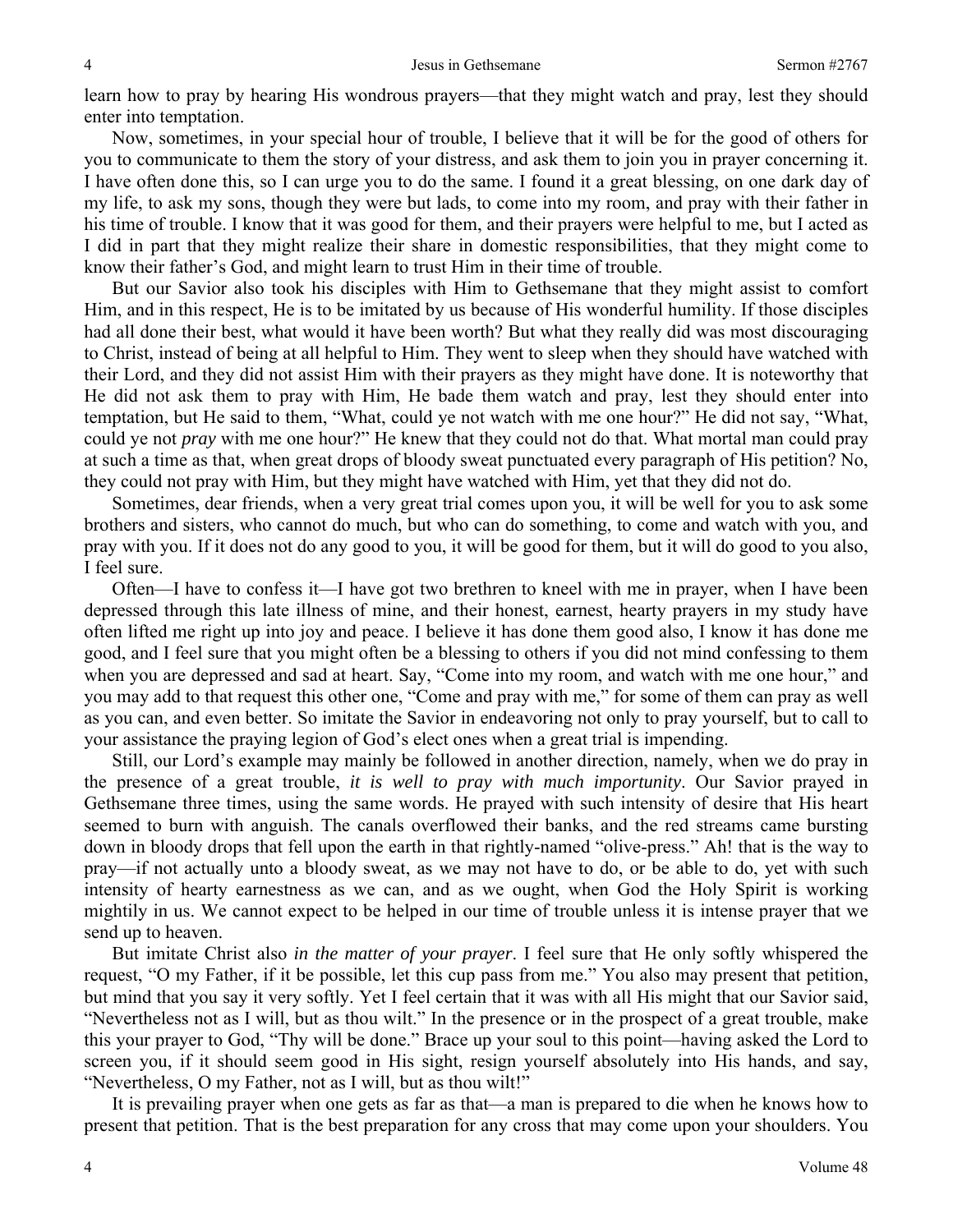can die a martyr's death, and clap your hands even in the midst of the fire, if you can, with all your soul, really pray as Jesus prayed, "Not as I will, but as thou wilt." This is the object which I set before you, my brothers and sisters in Christ—that, if you are expecting sickness—if you are fearing loss—if you are anticipating bereavement—if you are dreading death—let this be your great ultimatum, go to God now, in the time of your distress, and by mighty prevailing prayer, with such prayerful sympathy as others can give you, breathe out this one petition, "Thy will be done, O my Father! Thy will be done, help me to do it, help me to bear it, help me to go through with it all, to thy honor and glory. Let me be baptized with thy baptism, and drink of thy cup, even to the dregs."

Sometimes, dear friends, you may wish, in your hearts, that the Lord would make great use of you, and yet perhaps He may not do so. Well, a man who holds his tongue, when Christ tells him to do so, is glorifying Christ more than if he opened his mouth, and broke the Master's commandment. There are some of the Lord's people who, by a quiet, holy, consistent manifestation of what the Lord has done for them, glorify Him more than they would do if they went from place to place telling out His Gospel in a way which would make the Gospel itself disgusting to those who heard it. That is quite possible, for some people do it.

If my Lord puts me in the front rank, blessed be His name for it, and I must fight for Him there as best I can. But if He says to me, "Lie in bed! Be bed-ridden for seven years, and never get up!"—I have nothing to do but to glorify Him in that way. He is the best soldier who does exactly what his captain bids him.

**III.** Now, in the third place, and only briefly, LET US VIEW THE DISCIPLES IN GETHSEMANE, BY WAY OF INSTRUCTION TO OURSELVES.

Probably, *the disciples had often been with their Master to Gethsemane*—I suppose, sometimes by day, and oftentimes by night, in secret conclave they had been instructed in the olive garden. It had been their Academy, there they had been with the Master in prayer, no doubt, each one praying, and learning how to pray better from His divine example. Dear brothers and sisters, I recommend you oftentimes to get to the place where you can best commune with your God.

But now, the disciples came to Gethsemane *because a great trouble was impending.* They were brought there that they might watch and pray. So, get you to the place of prayer, at this time of trouble, and at all other times of trial that shall come upon you throughout your whole life. Whenever you hear the knell ringing out all earthly joy, let it ring you into the garden of prayer. Whenever there is the shadow of a coming trouble looming before you, let there also be the substance of more intense communion with God.

These disciples were, however, at this time, called to enter into fellowship with their Master in the thicker, deeper darkness that was coming over Him—far denser than any that was coming over them. And you are called, dear brothers and sisters, each in your measure, to be baptized unto Jesus in the cloud and in the sea, that you may have fellowship with Him in His sufferings. Be not ashamed to go even to Gethsemane with Christ, entering into a knowledge of what He suffered by being made, according to your capacity, to suffer in the selfsame manner. All His true followers have to go there, some have only to stand at the outside gate, and keep watch, but His highly-favored ones have to go into the denser gloom, and to be nearer to their Lord in His greatest agonies, but if we are His true disciples, we must have fellowship with Him in His sufferings.

Our difficulty is, that the flesh shrinks from this trial, and that, like the disciples, *we sleep when we ought to watch.* When the time of trial comes, if we get depressed in spirit about it, we are apt not to pray with that fervor and vigor which greater hopefulness would have begotten, and when we come to feel something of what the Savior endured, we are to apt to be overwhelmed by it rather than stimulated by it, and so, when He comes to us, He finds us, like the disciples, "sleeping for sorrow." The Master gently said, "The spirit indeed is willing, but the flesh is weak," but I do not suppose that one of the disciples made any excuse for himself.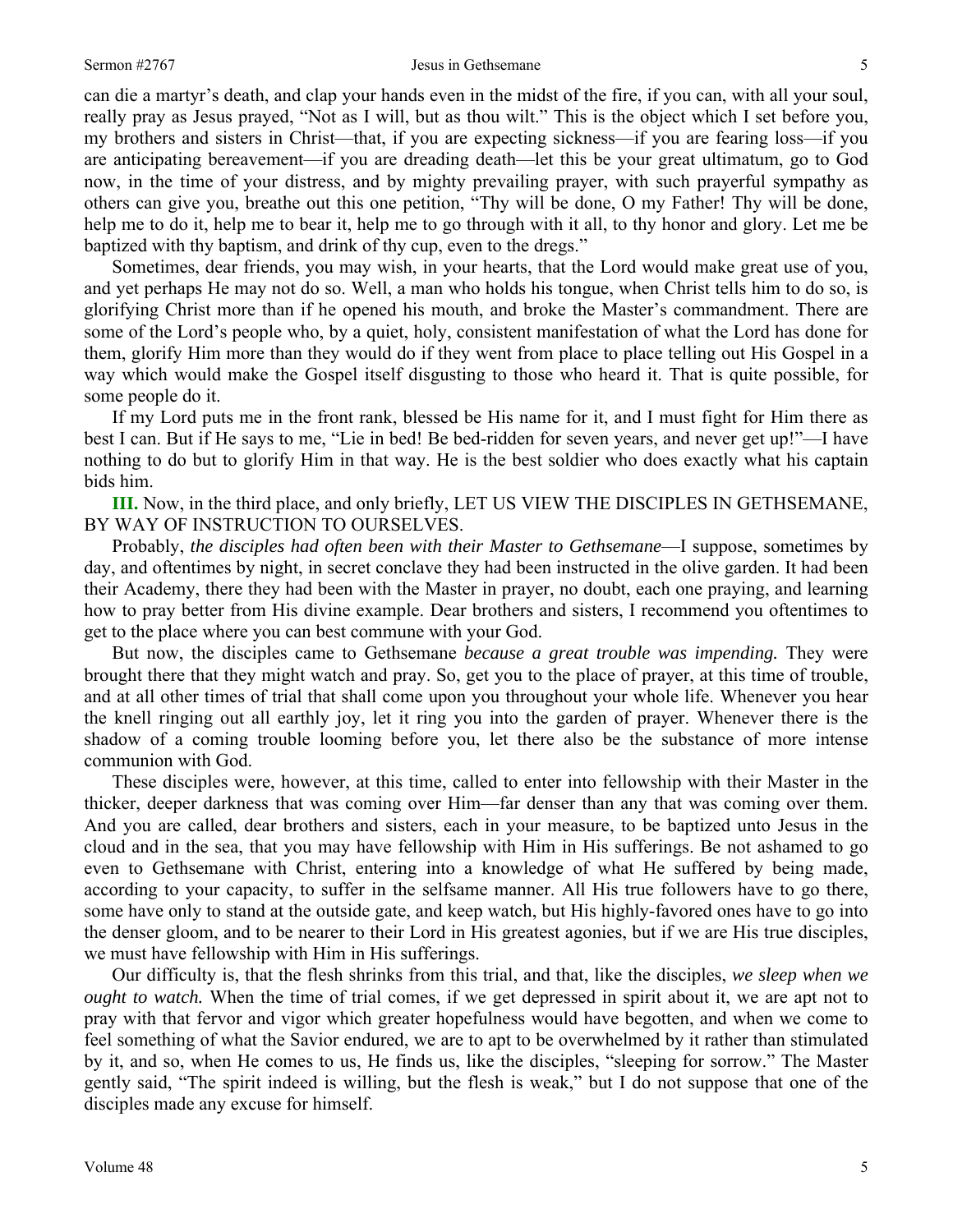I feel, if I may judge them from myself, that I should always have said, "I never can forgive myself for going to sleep that night, how could I fall asleep when He said, 'Watch with me'? And when He came again, with His face red with bloody sweat, and with that disappointed look upon His countenance, said, 'What, could ye not watch with me one hour?' how could I go to sleep a second time? and then, how could I go to sleep a third time?" Oh, I think that Simon Peter must ever have remembered that his Savior said to him, "Simon, couldst not thou watch with me one hour?" That question must have stuck by him all his life, and James and John must have felt the same.

Brethren and sisters, are any of you sleeping under similar circumstances—while Christ's church is suffering—while Christ's cause is suffering—while Christ's people are suffering—while a trial is coming upon you to help you into fellowship with Him? Are you, instead of being aroused to a higher and intenser devotion, sinking into deeper sleep? If so, Christ may in His great love excuse you, but I beg you not to begin making excuses for yourself. Nay, rouse ye, brethren, and "watch and pray, lest ye enter into temptation."

That slumber of theirs must have been *greatly rebuked by their Savior's kindness to them*. As I understand the narrative, our Lord came to His disciples three times, and on the third occasion He found them still heavy with sleep, so He sat down beside them, and said to them, "Sleep on now, and take your rest." There He sat, patiently waiting for the traitor's arrival—not expecting any help or sympathy from His disciples, but just watching over them as they would not watch with Him, praying for them as they would not pray for themselves, and letting them take another nap while He made Himself ready to meet Judas and the rabble throng that would so soon surround Him.

Our Master, in his great tenderness, sometimes indulges us with such sleeps as these, yet we may have to regret them, and to wish that we had had sufficient strength of mind and earnestness of heart to keep awake, and watch with Him in His season of sorrow. It appears to me that, of all the eleven good disciples, there was not one who kept awake. There was one vile traitor, and he was wide awake. He never went to sleep—he was awake enough to sell his Master, and to act as guide to those who came to capture him.

I think also that, at least partly in consequence of that slumber of the disciples, within a short time, *"they all forsook him, and fled."* They seem, for the time, to have slept away their attachment to their Lord, and waking, as from a disturbed dream, they scarcely knew what they did, and helter-skelter away they fled. The sheep were all scattered, and the Shepherd was left alone, thus fulfilling the ancient prophecy, "Smite the Shepherd, and the sheep shall be scattered," and that other word, "I have trodden the winepress alone; and of the people there was none with me." Wake up, brothers and sisters, else you too may forsake your Master, and in the hour when you ought most to prove your fidelity, it may be that your slumbering state of heart will lead on to backsliding, and to forsaking of your Lord. God grant that it may not!

**IV.** Now I close with a word of warning which I have almost anticipated. LET US, IN THOUGHT, GO TO GETHSEMANE TO TAKE WARNING FROM JUDAS.

Let me read to you the latter part of the text, "Judas also, which betrayed him, knew the place: for Jesus ofttimes resorted thither with his disciples."

"Judas also, which betrayed him, knew the place." Yes, *he had probably, many times, been there all night with Christ.* He had sat with the other disciples in a circle round their Lord on one of those oliveclad terraces, and he had listened to His wondrous words in the soft moonlight. He had often heard his Master pray there. "Judas also, which betrayed him," had heard Him pray in Gethsemane. He knew the tones of His voice, the pathos of His pleading, the intense agony of that great heart of love when it was poured out in prayer. He had, no doubt, joined with the other disciples when they said, "Lord, teach us to pray."

"Judas also, which betrayed him, knew the place." He could have pointed out to us the very spot where the Savior most loved to be—that angle in the terrace, that little corner out of the way, where the Master was wont to find a seat when He sat down, and taught the chosen band around Him. Yes, Judas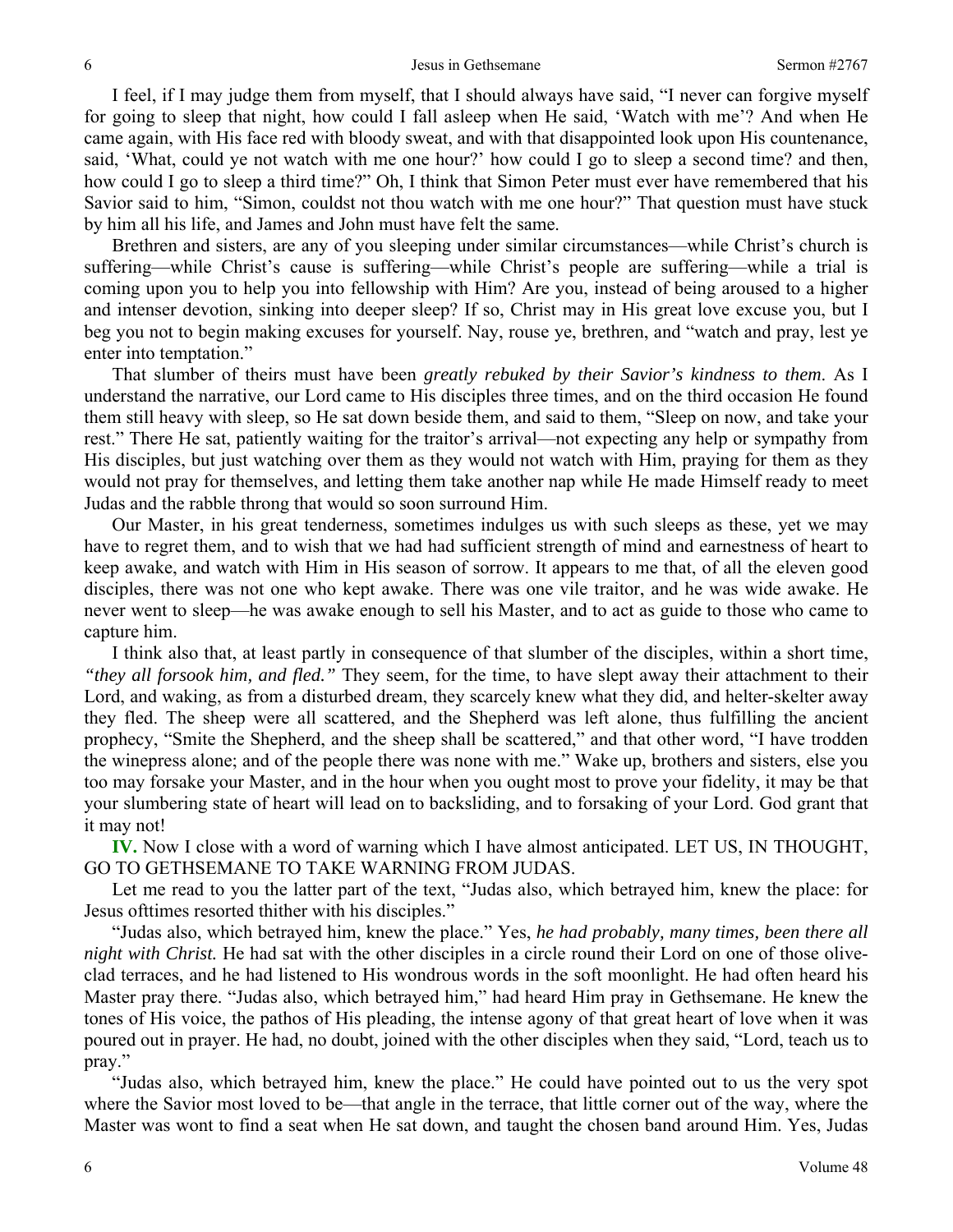knew the place, and it was because he knew the place that he was able to betray Christ, for if he had not known where Jesus was, he could not have taken the guard there.

It does seem, to me, very dreadful that *familiarity with Christ should have qualified this man to become a traitor,* and it is still true that, sometimes, familiarity with religion may qualify men to become apostates. Oh, if there be a Judas here, I would speak very solemnly to you! You know the place, you know all about church government and church order, and you can go and tell pretty tales about the mistakes made by some of God's servants, who would not err if they could help it. Yes, you know the church members, you know where there are any flaws of character and infirmity of spirit, you know how to go and spread the story of them among worldlings, and you can make such mischief as you could not make if you had not known the place.

Yes, and you know the doctrines of grace, at least with a measure of head-knowledge, and you know how to twist them, so as to make them seem ridiculous, even those eternal verities, which ravish the hearts of angels and of the redeemed from among men. Because you know them so well, you know how to parody them, and to caricature them, and to make the grace of God itself seem to be a farce. Yes, you know the place, you have been to the Lord's table, and you have heard the saints speak of their raptures and their ecstasies, and you pretended that you were sharing them. So you know how to go back to the world, and to represent true godliness as being all cant and hypocrisy, and you make rare fun out of those most solemn secrets of which a man would scarcely speak to his fellow because they are the private transactions between his soul and his God.

I can hardly realize how terrible will be the doom of those who, after making a profession of religion, have prostituted their knowledge of the inner working of the church of God, and made it the material for novels in which Christ's Gospel is held up to scorn. Yet there have been such men, who have not been content to be like birds that have fouled their own nests, for they have also gone forth, and tried also to foul the nest of every believing heart that they could reach.

What a dreadful thing it will be if any one of us, here, should know the place, and therefore should betray the Savior! Do you know the place of private prayer, or do you think you do? Do you know the place where men go when the shadow of a coming trial is looming before them? Do you think you know something about fellowship with Christ in His sufferings? But what if the greed of gold should overmaster in you, as it did in Judas, such natural attachment as you feel towards Christ and better things? And what if even Gethsemane should, like a pit, open wide its mouth to swallow you up?

It is terrible to contemplate, yet it may be true, for "Judas also, which betrayed him, knew the place." I cannot bear to think that any one of you should be familiar with the ins and outs of this Tabernacle, and yet should betray Christ—that you should be one of those who gather around this communion table, that you should be familiar with all the loving and tender expressions which we are wont to use here, and yet, after all, should forsake our Lord and Savior, Jesus Christ. Pass the disciples' question round, and each one ask it, "Lord, is it I? Is it I?"

> *"When any turn from Zion's way, (Alas, what numbers do!) Methinks I hear my Savior say, 'Wilt thou forsake me too?"*

*"Ah Lord! with such a heart as mine, Unless Thou hold me fast, I feel I must, I shall decline, And prove like them at last."* 

Therefore, hold thou me up, O Lord, and I shall be safe, keep me even to the end, for thy dear Son's sake! Amen.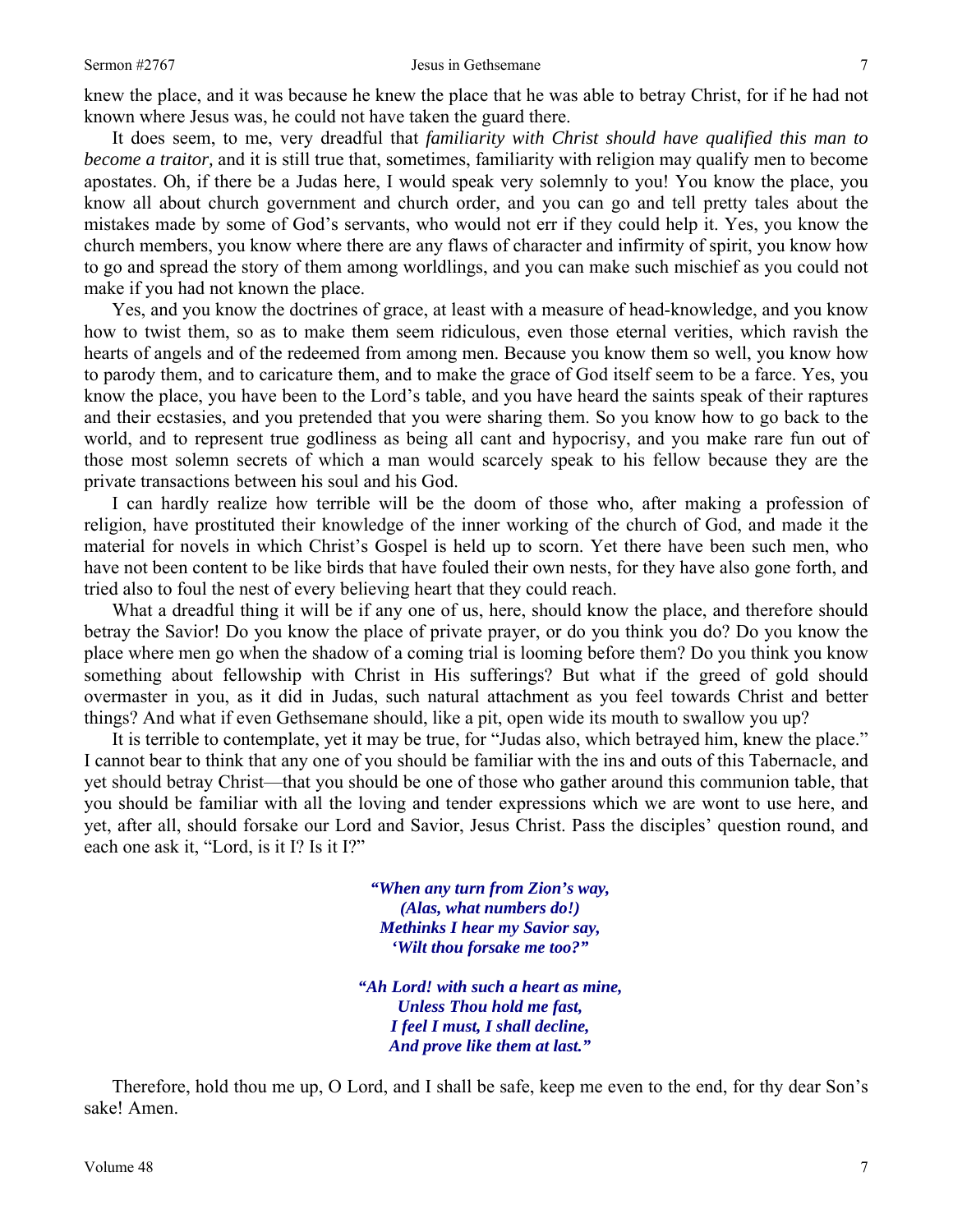### **EXPOSITION BY C. H. SPURGEON**

# *JOHN 15:1-8*

On the way from the supper table to the garden of Gethsemane, or while still lingering in the upper room, our Lord spoke this wondrous parable.

#### **Verse 1.** *I am the true vine,—*

All other vines are but shadows of Christ. They represent Christ, but He is Himself the substance, the essence, the one great reality. He is the truth of all things that exist, "I am the true Vine." Does anybody ask which is the true church? All who are vitally joined to Christ are in the true church, for He says, "I am the true Vine,"—

### **1.** *And my Father is the husbandman.*

He cares for the church with infinite wisdom and love. No one else can care for that true Vine as the Father—the Husbandman—does.

#### **2.** *Every branch in me that beareth not fruit he taketh away:*

If there be any, who are only nominally in Christ, and who therefore bear no fruit, their doom is to be taken away, for in order to final perseverance and eternal safety, there must be fruit-bearing.

**2.** *And every branch that beareth fruit, he purgeth it, that it may bring forth more fruit.* 

Pruning, then, is for fruit-bearers. If the branch were dead, what would be the good of pruning it? Say not, dear friend, that your afflictions must be caused by your sins, nay, rather they may come in consequence of your virtues. Because you do bear fruit, it is worth while for the Husbandman to use His knife upon you, that you may bring forth more fruit.

**3-4.** *Now ye are clean through the word which I have spoken unto you. Abide in me, and I in you.* 

Give good heed to that sweet word, beloved brethren, "Abide in me." Do not seem to get into Christ, and then depart from Him. Add constancy to all your other graces.

**4-5.** *As the branch cannot bear fruit of itself, except it abide in the vine; no more can ye, except ye abide in me. I am the vine, ye are the branches: He that abideth in me, and I in him, the same bringeth forth much fruit: for without me ye can do nothing.* 

You know how the branch is in the vine, it is a component part of the vine, but do not forget that the vine is also in the branch—that the sap, which is the very life of the vine, flows into every living branch. So we are in Christ, and Christ is in us, and He says to us, as the marginal reading has it, "Severed from me, ye can do nothing." What! not even a little, Lord? Can we not do something good, something acceptable apart from thee? No, "Without me, ye can do nothing."

**6.** *If a man abide not in me, he is cast forth as a branch, and is withered; and men gather them, and cast them into the fire, and they are burned.* 

That is all that can be done with fruitless vine-branches. You cannot make anything of them. Other trees yield timber, and are useful for various purposes, but with the vine, it is as the prophet Ezekiel says, "Son of man, What is the vine tree more than any tree, or than a branch which is among the trees of the forest? Shall wood be taken thereof to do any work? or will men take a pin of it to hang any vessel thereon? Behold, it is cast into the fire for fuel; the fire devoureth both the ends of it, and the midst of it is burned. Is it meet for any work?" It is useless if it is fruitless, and so is it with us, if we do not bear fruit unto God, we are of no service to Him whatsoever.

**7.** *If ye abide in me, and my words abide in you, ye shall ask what ye will, and it shall be done unto you.* 

Here is the secret of prevailing prayer. It is not every man, who chooses to pray, who shall have whatever he asks of God, but the successful pleader is the man who abides in Christ, and in whom Christ's words abide. God will not hear our words if we disregard His words. We cannot expect our prayers to be prevalent if we are severed from our Lord.